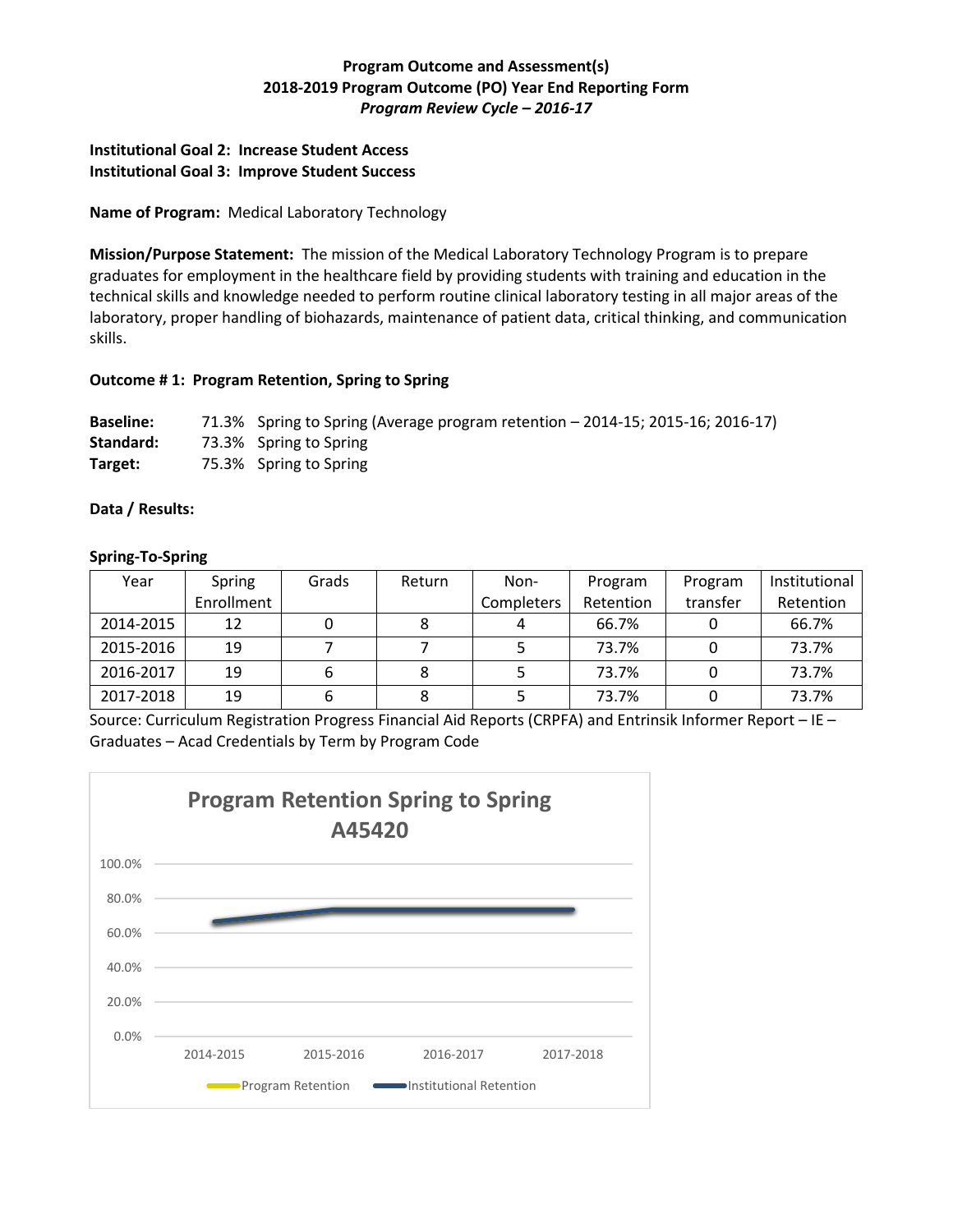#### **Departmental Stats:**

| <b>Original Cohort</b> |          |                    |            |                           |                           |  |
|------------------------|----------|--------------------|------------|---------------------------|---------------------------|--|
| <b>Cohort Years</b>    | Admitted | Non-<br>Completers | Graduation | Completion<br>Rate - 100% | Completion<br>Rate - 150% |  |
| 2014 - 2015            | 12       |                    |            | 58.3%                     |                           |  |
| $2015 - 2016$          | 11       |                    |            | 63.6%                     | 72.7%                     |  |
| 2016 - 2017            | 12       |                    | b          | 50.0%                     |                           |  |
| 2017 - 2018            |          |                    |            | 63.6%                     |                           |  |

Sources: Curriculum Registration Progress Financial Aid Reports (CRPFA), Entrinsik Informer Report – FC – Application Statuses – Bradley, and Entrinsik Informer Report – IE – Graduates – Acad Credentials by Term by Program Code

| <b>Readmitted Students</b> |            |                        |                |            |  |  |
|----------------------------|------------|------------------------|----------------|------------|--|--|
| <b>Cohort Years</b>        | Readmitted | <b>Starting Cohort</b> | Non-Completers | Graduation |  |  |
| 2014 - 2015                |            |                        |                |            |  |  |
| 2015 - 2016                |            |                        |                |            |  |  |
| 2016-2017                  |            |                        |                |            |  |  |
| 2017-2018                  |            | 2 - From 2015 Cohort   |                |            |  |  |

Sources: Curriculum Registration Progress Financial Aid Reports (CRPFA), Entrinsik Informer Report – FC – Application Statuses – Bradley, and Entrinsik Informer Report – IE – Graduates – Acad Credentials by Term by Program Code

| All Students (Original & Readmitted) |          |                |            |                    |  |  |  |
|--------------------------------------|----------|----------------|------------|--------------------|--|--|--|
| <b>Cohort Years</b>                  | Admitted | Non-Completers | Graduation | Graduation<br>Rate |  |  |  |
| 2014 - 2015                          | 12       |                |            | 58.3%              |  |  |  |
| 2015 - 2016                          | 11       |                |            | 63.6%              |  |  |  |
| 2016 - 2017                          | 12       |                |            | 50.0%              |  |  |  |
| 2017 - 2018                          |          |                |            | 61.5%              |  |  |  |

Sources: Curriculum Registration Progress Financial Aid Reports (CRPFA), Entrinsik Informer Report – FC – Application Statuses – Bradley, and Entrinsik Informer Report – IE – Graduates – Acad Credentials by Term by Program Code

| Entering Second Year and Completing Program (MLT-255 trigger course through graduation) |        |          |           |            |         |            |
|-----------------------------------------------------------------------------------------|--------|----------|-----------|------------|---------|------------|
| Cohort                                                                                  | Term   | Enrolled | Completed | Non-       | Not in  | Completion |
| Year                                                                                    |        |          |           | Completers | Program | Rate       |
| 2014-2015                                                                               | 2015SP |          |           |            |         | 100.0%     |
| 2015-2016                                                                               | 2016SP |          |           |            |         | 85.7%      |
| 2016-2017                                                                               | 2017SP |          |           |            |         | 87.5%      |
| 2017-2018                                                                               | 2018SP | q        |           |            |         | 100.0%     |

Sources: Curriculum Registration Progress Financial Aid Reports (CRPFA) and Entrinsik Informer Report – IE – Students in a specific course with Final Grades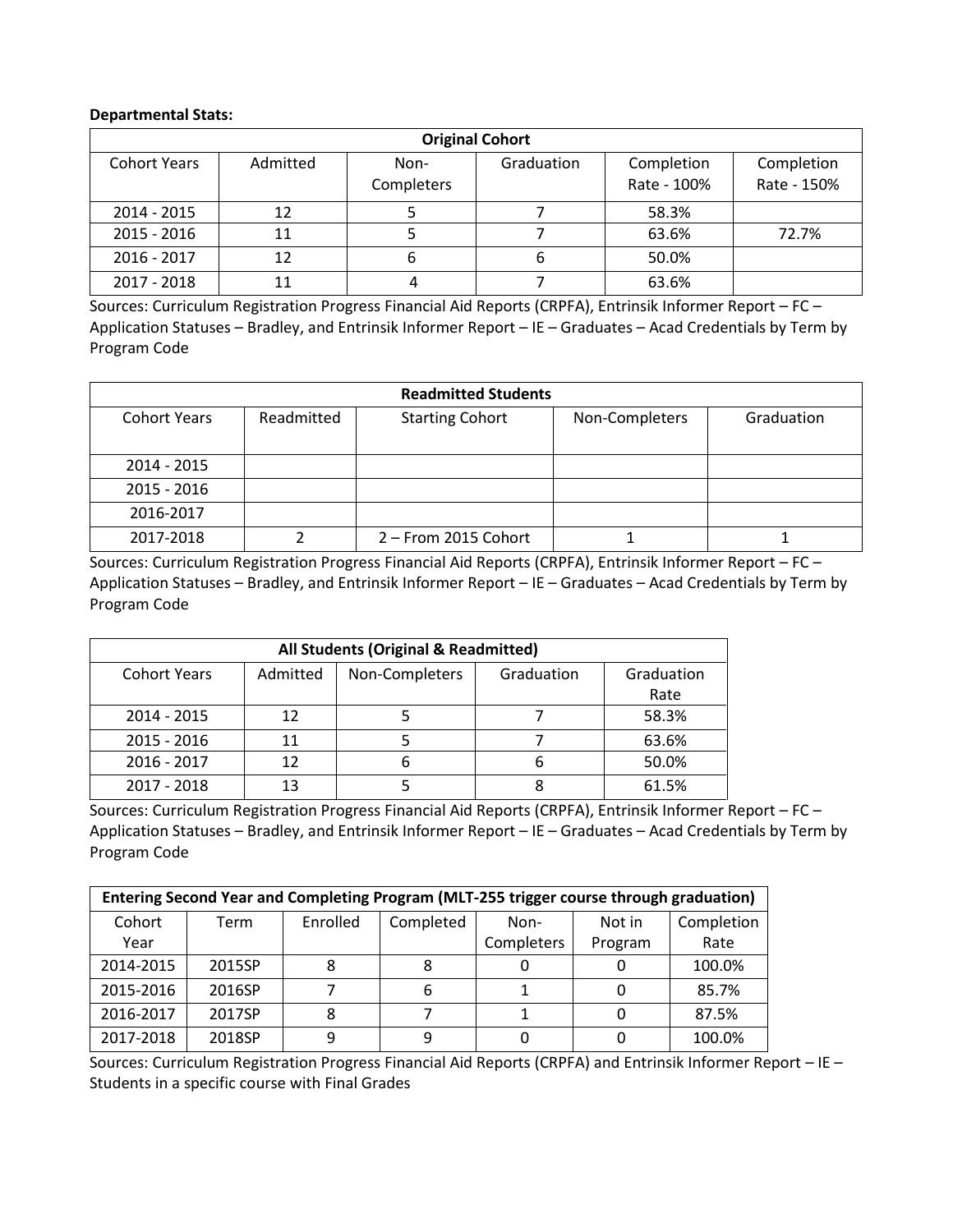### **2018-2019 Strategies / Action Items:**

| Item#         | Strategies / Action Items (Action items identified in the<br>2017-18 year-end report)                                                                                                  | Results (State the progress/results of the<br>action items identified based on your<br>method of assessment. Provide<br>number/percent accomplished.)                                          |
|---------------|----------------------------------------------------------------------------------------------------------------------------------------------------------------------------------------|------------------------------------------------------------------------------------------------------------------------------------------------------------------------------------------------|
|               | Utilize Daily Digest from Aviso to monitor MLT student<br>attendance and performance in general education<br>courses                                                                   | MLT students have been contacted by<br>MLT Program Director whenever Daily<br>Digest from Aviso is generated for a<br>general education course.                                                |
| $\mathcal{P}$ | Continue to include a statement in the application packet<br>related to the importance of program rigor that may<br>necessitate a reduced work schedule prior to program<br>admittance | All applicants received an application<br>packet that included a statement related<br>to level of program rigor that may<br>necessitate a reduced work schedule<br>prior to program admittance |
| 3             | Continue to reach out to students that have withdrawn<br>from the program and see if they are interested in<br>coming back to complete.                                                | 2 students who have previously<br>withdrawn from the MLT program have<br>applied for readmission in Summer<br>2019.                                                                            |

**Provide narrative for analysis of program retention.** *(Based on the data, provide a narrative of your analysis of spring to spring retention. Indicate factors that may have affected your retention. State any changes you plan to address for next year that may affect / increase your retention.)* 

The medical laboratory technology program has met the standard that has been set forth to support program retention. Newly created position of Achievement Coach for Allied Health programs will be utilized for future students in an attempt to increase retention and completion rates to meet the target.

**Provide narrative for analysis of standard/target.** *(As a result of the data analysis, indicate changes to the standard or target. Did you meet your standard/target? If you met your standard/target, what percentage would you like to increase your standard/target? Please provide an overall analysis of the results of your standard/target. Provide percentage of increase/decrease.)* 

Standard has been met and target is a reasonable goal for next cycle. No changes necessary to either standard or target.

| Item# | Action Items (Identify action items as a result of your<br>program outcome assessment.)                                                                                                | <b>Assessment of Action Items (State the</b><br>method of assessment; how you plan to<br>evaluate/assess the results of the action<br>items.) |
|-------|----------------------------------------------------------------------------------------------------------------------------------------------------------------------------------------|-----------------------------------------------------------------------------------------------------------------------------------------------|
|       | Utilize Daily Digest from Aviso to monitor MLT student<br>attendance and performance in general education<br>courses                                                                   | Communicate with students and other<br>instructors to coach students to attend<br>classes and complete assignments on<br>time.                |
| っ     | Continue to include a statement in the application packet<br>related to the importance of program rigor that may<br>necessitate a reduced work schedule prior to program<br>admittance | Review admission packet for next<br>admission cycle to ensure that all<br>students have access to statement                                   |

**2019-2020 Strategies / Action Items:** *(Identify new action items as a results of your review and assessment of previous year data and action item results.)*